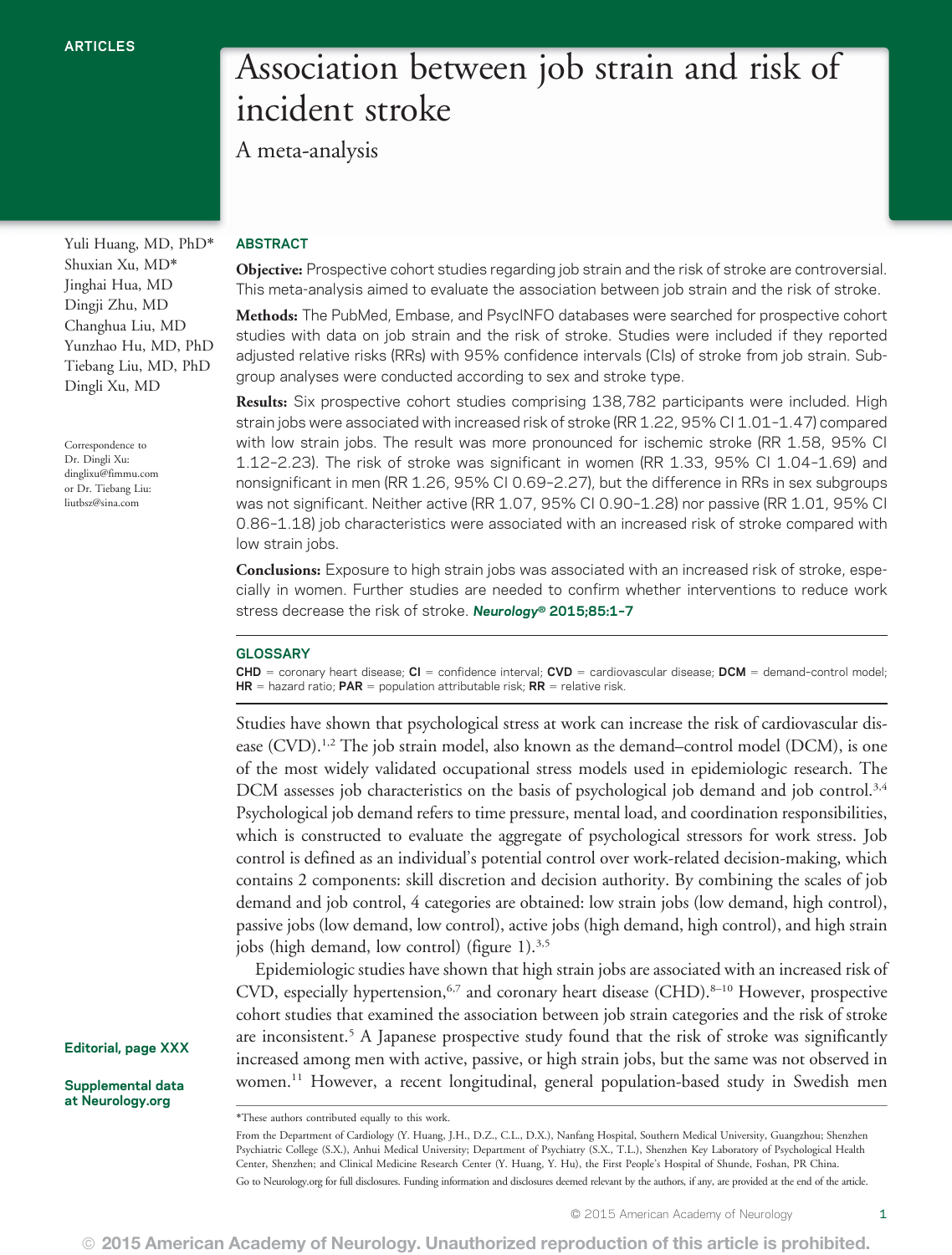

By combining the scales of job demand and job control, 4 categories are obtained: low strain jobs (low demand, high control), passive jobs (low demand, low control), active jobs (high demand, high control), and high strain jobs (high demand, low control).

concluded that there was no increased risk of stroke in any of the 4 DCM job categories.<sup>8</sup> Furthermore, job demand and job control may affect the risk of stroke independently. Two large-scale studies showed that low job control was associated with an increased risk of stroke.12,13 These studies emphasized the importance of low job control rather than its interaction with high demand. However, other studies have shown that the combination of high demand and low control (high strain jobs) was much more important for classifying CVD risks than low control alone.<sup>14</sup>

Given these inconsistent results, a comprehensive systematic review and meta-analysis based on prospective cohort studies may help to clarify this issue. In this study, we aimed to assess the association between job strain and the risk of incident stroke.

METHODS Literature search and study selection. The potentially relevant studies were identified according to the recommendations of the Meta-analysis of Observational Studies in Epidemiology Group.15 We searched PubMed, Embase, and PsycINFO for prospective cohort studies to July 20, 2014, using the search strategy with the following terms:"burnout, professional," "stress at work," "work stress," "job stress," "occupational stress," "occupational strain," "job strain," "job control," "decision latitude," "job demand," "demand-control model," and "cardiovascular disease," "cerebrovascular disorder," "cardiocerebrovascular disease," "cardiovascular event," "cerebrovascular disease," "cerebrovascular attack," "stroke," "cerebral infarction," "intracranial hemorrhage." We restricted the search to human studies. The detailed strategy for the PubMed search is presented in table e-1 on the Neurology® Web site at [Neurology.org.](http://neurology.org/lookup/doi/10.1212/WNL.0000000000002098) The strategies for Embase and PsycINFO databases were similar but were adapted where necessary.

Titles and abstracts of the reports were screened for further assessment and full copies of potentially suitable studies were obtained if needed. We included studies if they met the following criteria: (1) prospective cohort study; (2) baseline status of job strain categories was measured; (3) all participants aged 18 years or older and follow-up duration  $\geq$ 2 years; and (4) relative risks (RRs) or hazard ratios (HRs) and 95% confidence intervals (CIs) for risks of incident stroke in high strain, active, or passive jobs were reported vs low strain jobs.

The exclusion criteria were: (1) the enrollment of participants depended on having a specific risk factor condition (e.g., diabetes mellitus, hypertension, or other baseline chronic disease), or (2) multiple reports were from the same cohort. If there were multiple articles from the same cohort, the most recently published data were used for analysis. However, if duplicate articles reported additional data for subgroup analysis, which were not reported in the primary included reports, these data were included for subgroup analysis.

Data extraction and assessment of study quality. Two reviewers (Y. Huang and S.X.) assessed the studies and extracted the data according to the predefined criteria independently. Study information such as participant number, sex, follow-up duration, adjusted risk factors, and events assessment were recorded in pretested, specially designed forms.

The quality of each study was assessed using the Newcastle– Ottawa Quality Assessment Scale for prospective cohort studies,<sup>16</sup> in which the quality of a study was evaluated based on selection (up to 4 stars), comparability (up to 2 stars), and exposure/outcome (up to 3 stars). In our analysis, studies were graded with good quality if  $\geq$ 7 stars were awarded.

Statistical analysis. We analyzed the RR of stroke in individuals with high strain, active, or passive jobs compared with low strain jobs. Furthermore, we analyzed the RR of stroke in subjects with low control or high demand jobs, respectively. Subgroup analyses of the high strain group were conducted according to sex (women vs men) and stroke type (ischemic vs hemorrhagic stroke).

Multivariate-adjusted outcome data (expressed as RRs or HRs) were used for analysis. We logarithmically transformed these data in each study and calculated the corresponding standard errors for meta-analysis.

The  $I^2$  statistic was used to test heterogeneity ( $p < 0.10$  or  $I^2$  > 50% represented significant heterogeneity). If there was no significant heterogeneity among studies, a fixed-effects model was used for analysis. Otherwise, we used a random-effects model for analysis. Publication bias was assessed by inspecting funnel plots, and Egger test.

If the pooled RR of stroke for job strain was statistically significant, the population attributable risk (PAR), which expresses the proportion of events attributable to the exposure, was determined. The formula for PAR calculation was as follows:  $PAR% =$ (Pe) (RR - 1)/([Pe] [RR - 1] + 1)  $\times$  100, where Pe indicates the proportion of participants exposed to the risk factor and RR indicates the estimated relative risk.17

We used RevMan version 5.2 (Cochrane Collaboration, Copenhagen, Denmark) and Stata version 12.0 (Stata Corp LP, College Station, TX) to perform all analyses. The  $p$  values are 2-tailed, and the statistical significance was set at 0.05.

RESULTS Studies retrieved and characteristics. After screening the titles and abstracts of 1,331 reports retrieved in the initial search, 28 qualified for full review. Finally, 6 prospective cohort studies<sup>8,11,18-21</sup> comprising 138,782 individuals satisfied the study inclusion criteria and were analyzed (figure 2). One article from Japan was excluded for primary outcome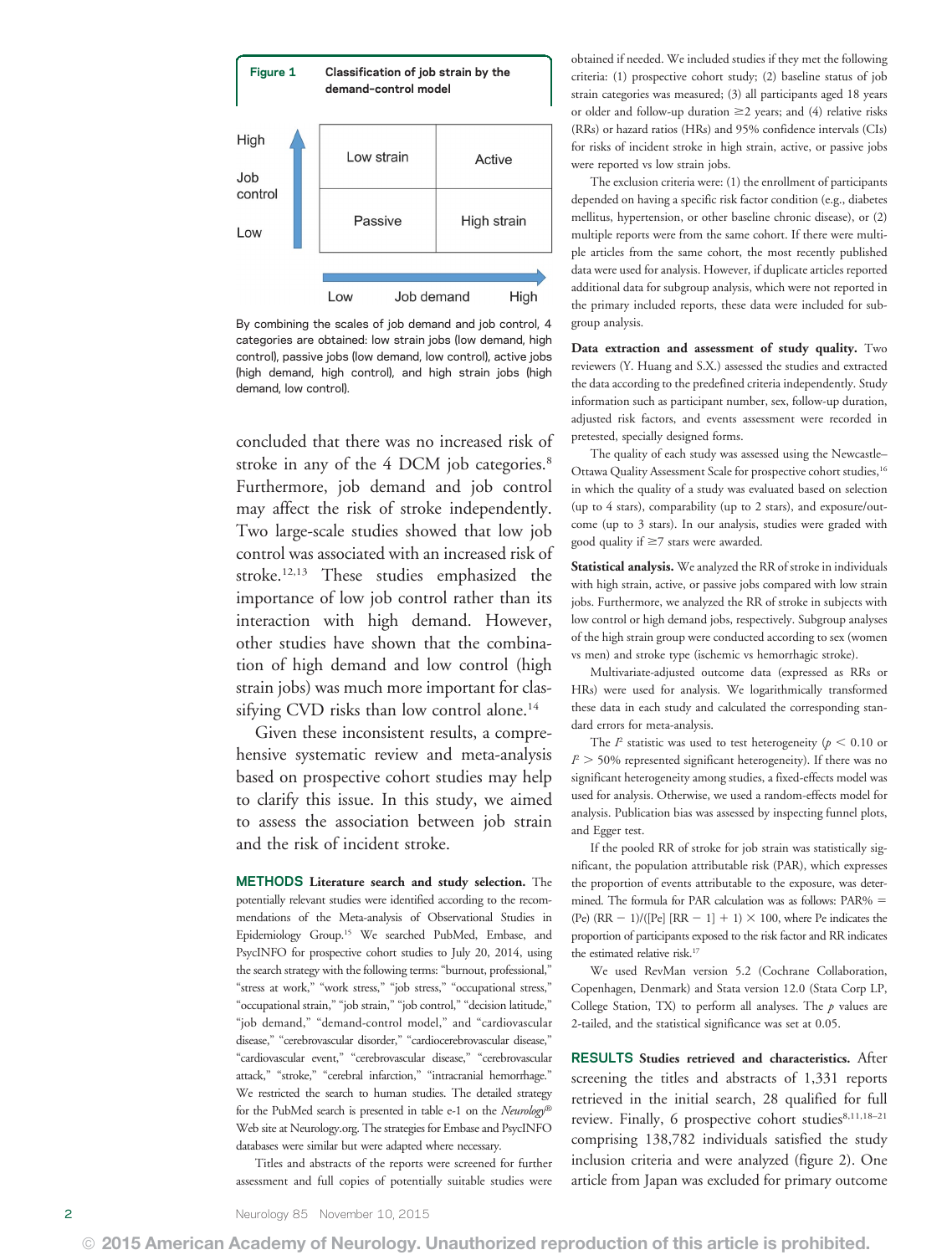

\*Only the latest published data from the same cohort was included if duplicated reports offered the same information. However, one of these reports offered additional information for subgroup analysis according to stroke type,<sup>22</sup> which was not reported in the primary included publication,<sup>11</sup> and it was only reincluded for subgroup analyses.

> analysis,<sup>22</sup> as more recent data<sup>11</sup> from the same cohort were included in primary analysis. However, because this article<sup>22</sup> reported additional information for subgroup analyses according to stroke type, these data were re-entered for subgroup analyses.

> Table 1 summarizes the key characteristics of the included studies. Ages ranged between 18 and

75 years, the follow-up duration ranged from 3.4 years<sup>19</sup> to 16.7 years.<sup>8</sup> One study was from Asia,<sup>11</sup> one was from the United States,<sup>18</sup> and the other 4 studies were from European countries (Sweden and Finland).8,19–<sup>21</sup> All studies were graded as good quality according to the Newcastle–Ottawa Quality Assessment Scale. Details of the quality assessment are presented in table e-2.

Association between job strain categories and the risk of stroke. All studies reported the RR of stroke in individuals with high strain, active, or passive groups compared with the low strain group. We used fixed-effects models for the analyses, as there was no significant heterogeneity among all studies.

High strain jobs were associated with an increased risk of stroke (RR 1.22, 95% CI 1.01–1.47; figure 3A), while there were no significant associations in the active (RR 1.07, 95% CI 0.90–1.28; figure 3B) or passive (RR 1.01, 95% CI 0.86–1.18; figure 3C) job groups compared with low strain jobs. We did not find any evidence of publication bias by visual inspection of the funnel plot (figures e-1–e-3), or using Egger test (all  $p > 0.05$ ).

All included studies reported the proportion of job strain in the studied participants (range from 11.1%<sup>8</sup> to 26.6%19). On the basis of the pooled RR and percent of high strain in the studied population, we found that the PAR of stroke for high strain jobs was 4.4%.

Association between high strain components and the risk of stroke. Three studies reported data for individuals with low control and high demand jobs separately.8,19,20 Data were pooled from these studies and calculated using the random-effects model, as there was significant heterogeneity ( $I^2 = 74\%$ ) in the high demand group. Neither low control (RR 1.04,

| Table 1<br>Study characteristics |                         |                              |                                 |                          |                                     |                  |                                                      |                                                                                                                 |                                         |
|----------------------------------|-------------------------|------------------------------|---------------------------------|--------------------------|-------------------------------------|------------------|------------------------------------------------------|-----------------------------------------------------------------------------------------------------------------|-----------------------------------------|
| Study<br>ref.                    | Country                 | Percent<br>of high<br>strain | Scale                           | Sample size<br>(% women) | Age, y,<br>average<br>(range or SD) | Follow-<br>up, y | Participants<br>with baseline<br><b>CVD</b> excluded | Risk factors adjusted                                                                                           | <b>Events</b> for<br>analysis           |
| 8                                | Sweden 11.1             |                              | Demand-Control<br>Questionnaire | 6.070 (0)                | 55.3(2.1)                           | 16.7             | Yes                                                  | Age, adiposity, diabetes, smoking, and<br>hypertension                                                          | All stroke                              |
| 11                               | Japan                   | 25.0                         | Demand-Control<br>Questionnaire | 6,553(51)                | NA ( $\leq 65$ )                    | 11.0             | Yes                                                  | Age, educational attainment, smoking<br>status, alcohol consumption, physical<br>activity index, and study area | All stroke                              |
| 18                               | United<br><b>States</b> | 20.4                         | Job Content<br>Questionnaire    | 22,086 (100)             | 57.2(5.2)                           | 10               | Yes                                                  | Age, race, study drug randomization,<br>education, income                                                       | <b>Ischemic</b><br>stroke               |
| 19                               | Finland                 | 26.6                         | Job Content<br>Questionnaire    |                          | 48.361 (100) 43.5 (18-65)           | 3.4              | <b>No</b>                                            | Age and history of cerebrovascular<br>disease                                                                   | All stroke                              |
| 20                               | Sweden 16.2             |                              | Demand-Control<br>Questionnaire | 47,942 (100) 40.3 (5.8)  |                                     | 11.2             | Yes                                                  | Age                                                                                                             | All stroke/<br>hemorrhagic/<br>ischemic |
| 21                               | Sweden                  | 19.8                         | Demand-Control<br>Questionnaire | 7,770 (60.6)             | 54.7 (NA)                           | 7.8              | Yes                                                  | Unadjusted                                                                                                      | All stroke                              |

Abbreviations:  $CVD =$  cardiovascular disease;  $NA =$  not available; ref. = reference.

 $\circledcirc$  2015 American Academy of Neurology. Unauthorized reproduction of this article is prohibited.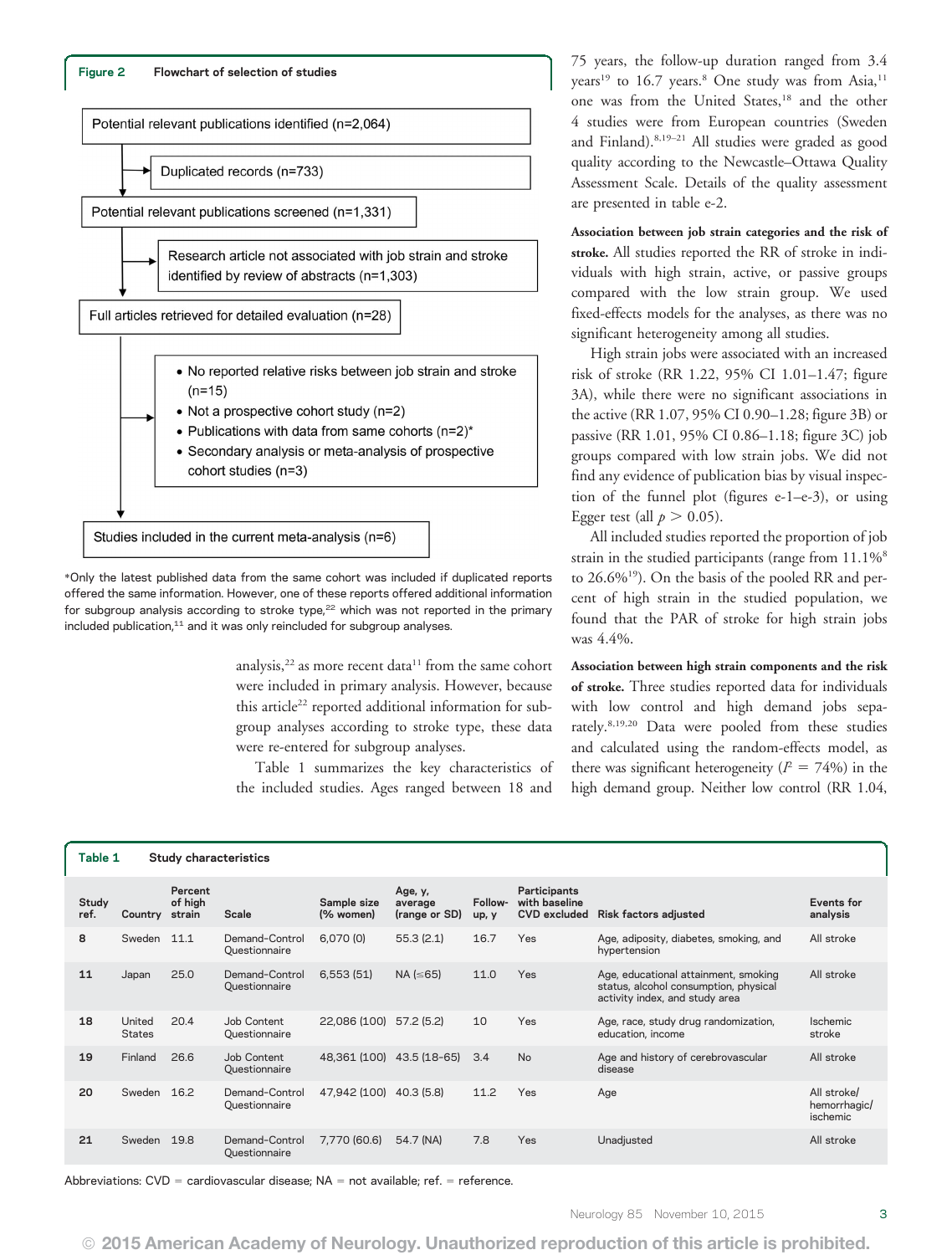Figure 3 Association between job strain categories and the risk of stroke

| А                                                                                                            | Log              |               | Weight | <b>Risk ratio</b>   | <b>Risk ratio</b> |  |  |  |
|--------------------------------------------------------------------------------------------------------------|------------------|---------------|--------|---------------------|-------------------|--|--|--|
| Study or subgroup                                                                                            | (Risk ratio)     | <b>SE</b>     | (%)    | IV, fixed, 95% CI   | IV, fixed, 95% CI |  |  |  |
|                                                                                                              |                  |               |        |                     |                   |  |  |  |
| Reference 08                                                                                                 | $-0.0943$ 0.1876 |               | 26.8   | $0.91$ [0.63, 1.31] |                   |  |  |  |
| Reference 11 men                                                                                             |                  | 1.0296 0.4323 | 5.0    | 2.80 [1.20, 6.53]   |                   |  |  |  |
| Reference 11 women                                                                                           | 0.2624 0.3945    |               | 6.1    | 1.30 [0.60, 2.82]   |                   |  |  |  |
| Reference 19                                                                                                 | 0.3577 0.2536    |               | 14.6   | 1.43 [0.87, 2.35]   |                   |  |  |  |
| Reference 20                                                                                                 | 0.4824 0.2999    |               | 10.5   | 1.62 [0.90, 2.92]   |                   |  |  |  |
| Reference 21                                                                                                 | 0.1823 0.2069    |               | 22.0   | 1.20 [0.80, 1.80]   |                   |  |  |  |
| Reference 22 men                                                                                             | 0.0296           | 0.339         | 8.2    | 1.03 [0.53, 2.00]   |                   |  |  |  |
| Reference 22 women                                                                                           | 0.1484 0.3716    |               | 6.8    | 1.16 [0.56, 2.40]   |                   |  |  |  |
|                                                                                                              |                  |               |        |                     |                   |  |  |  |
| <b>Total (95% CI)</b>                                                                                        |                  |               | 100.0  | 1.22 [1.01, 1.47]   |                   |  |  |  |
| Heterogeneity: Chi <sup>2</sup> = 7.72, df = 7 (P = 0.36); $I^2 = 9\%$                                       |                  |               |        |                     |                   |  |  |  |
| 0.1 0.2<br>5<br>0.5<br>10<br>2<br>Test for overall effect: $Z = 2.04$ (P = 0.04)<br>High strain<br>ow strain |                  |               |        |                     |                   |  |  |  |
|                                                                                                              |                  |               |        |                     |                   |  |  |  |

| B                                                                        | Log                |               | Weight | <b>Risk ratio</b>   | <b>Risk ratio</b>        |  |
|--------------------------------------------------------------------------|--------------------|---------------|--------|---------------------|--------------------------|--|
| Study or subgroup                                                        | (Risk ratio)       | SE            | (%)    | IV, fixed, 95% CI   | IV, fixed, 95% CI        |  |
| Reference 08                                                             | $-0.0726$          | 0.145         | 37.2   | 0.93 [0.70, 1.24]   |                          |  |
| Reference 11 men                                                         |                    | 0.7419 0.4323 | 4.2    | 2.10 [0.90, 4.90]   |                          |  |
| Reference 11 women                                                       | 0.1823 0.3537      |               | 6.3    | 1.20 [0.60, 2.40]   |                          |  |
| Reference 19                                                             | 0.3001             | 0.267         | 11.0   | 1.35 [0.80, 2.28]   |                          |  |
| Reference 20                                                             | 0.7975 0.3139      |               | 7.9    | 2.22 [1.20, 4.11]   |                          |  |
| Reference 21                                                             | $-0.1054$ $0.2069$ |               | 18.3   | $0.90$ [0.60, 1.35] |                          |  |
| Reference 22 men                                                         | $-0.0305$ $0.2713$ |               | 10.6   | $0.97$ [0.57, 1.65] |                          |  |
| Reference 22 women                                                       | $-0.4155$ $0.4196$ |               | 4.4    | 0.66 [0.29, 1.50]   |                          |  |
| <b>Total (95% CI)</b>                                                    |                    |               | 100.0  | 1.07 [0.90, 1.28]   |                          |  |
| Heterogeneity: Chi <sup>2</sup> = 11.79, df = 7 (P = 0.11); $I^2 = 41\%$ |                    |               |        |                     | 0.1 0.2<br>5<br>0.5<br>2 |  |
| 10<br>Test for overall effect: $Z = 0.80$ (P = 0.42)                     |                    |               |        |                     |                          |  |
|                                                                          |                    |               |        |                     | Active<br>Low strain     |  |

| С<br>Study or subgroup                                                 | Log<br>(Risk ratio) | <b>SE</b> | Weight<br>(%) | <b>Risk ratio</b><br>IV. fixed, 95% CI | <b>Risk ratio</b><br>IV. fixed, 95% CI                  |
|------------------------------------------------------------------------|---------------------|-----------|---------------|----------------------------------------|---------------------------------------------------------|
| Reference 08                                                           | $-0.0619$ $0.1504$  |           | 29.7          | 0.94 [0.70, 1.26]                      |                                                         |
| Reference 11 men                                                       | 0.8329              | 0.425     | 3.7           | 2.30 [1.00, 5.29]                      |                                                         |
| Reference 11 women                                                     | 0.0953 0.4023       |           | 4.1           | 1.10 [0.50, 2.42]                      |                                                         |
| Reference 19                                                           | 0.1133 0.2326       |           | 12.4          | 1.12 [0.71, 1.77]                      |                                                         |
| Reference 20                                                           | 0.4511 0.2839       |           | 8.3           | 1.57 [0.90, 2.74]                      |                                                         |
| Reference 21                                                           | $-0.1054$ $0.2069$  |           | 15.7          | 0.90 [0.60, 1.35]                      |                                                         |
| Reference 22 men                                                       | $-0.2744$ 0.3404    |           | 5.8           | 0.76 [0.39, 1.48]                      |                                                         |
| Reference 22 women                                                     | $-0.1508$           | 0.182     | 20.3          | 0.86 [0.60, 1.23]                      |                                                         |
| <b>Total (95% CI)</b>                                                  |                     |           | 100.0         | 1.01 [0.86, 1.18]                      |                                                         |
| Heterogeneity: Chi <sup>2</sup> = 8.42, df = 7 (P = 0.30); $I^2$ = 17% |                     |           |               |                                        |                                                         |
| Test for overall effect: $Z = 0.06$ (P = 0.95)                         |                     |           |               |                                        | 0.1 0.2<br>5<br>0.5<br>10<br>2<br>Low strain<br>Passive |

Forest plot for risk of stroke in different job strain categories. (A) Risk of stroke in high strain jobs vs low strain jobs. (B) Risk of stroke in active vs low strain jobs. (C) Risk of stroke in passive vs low strain jobs. In every forest plot, the square box in the graph portrays the weight that each study contributed to the analysis. The overall summary estimate of relative risk is shown on the last row of the graph. CI = confidence interval; IV = inverse variance;  $SE =$  standard error.

95% CI 0.90–1.20) nor high demand (RR 1.14, 95% CI 0.78–1.68) job groups were associated with an increased risk of stroke as compared with high control and low demand, respectively.

Subgroup analyses. Five studies with data for 126,459 women<sup>11,18-21</sup> and 3 studies with data for 12,323 men8,11,21 were included in the subgroup analysis according to sex. The random-effects model was used because the data for men showed significant heterogeneity ( $l^2 = 65\%$ ). High strain jobs were

associated with an increased risk of stroke in women (RR 1.33, 95% CI 1.04–1.69) but not in men (RR 1.26, 95% CI 0.69–2.27). However, the difference between men and women was not significant (figure e-4). The PAR of stroke for high strain jobs in women was 6.5%.

Three studies comprising 76,000 participants for ischemic stroke<sup>18,20,22</sup> and 2 containing 54,495 individuals for hemorrhagic stroke (intracerebral and subarachnoid hemorrhage) were included in the subgroup analysis according to stroke type.<sup>20,22</sup> Data were pooled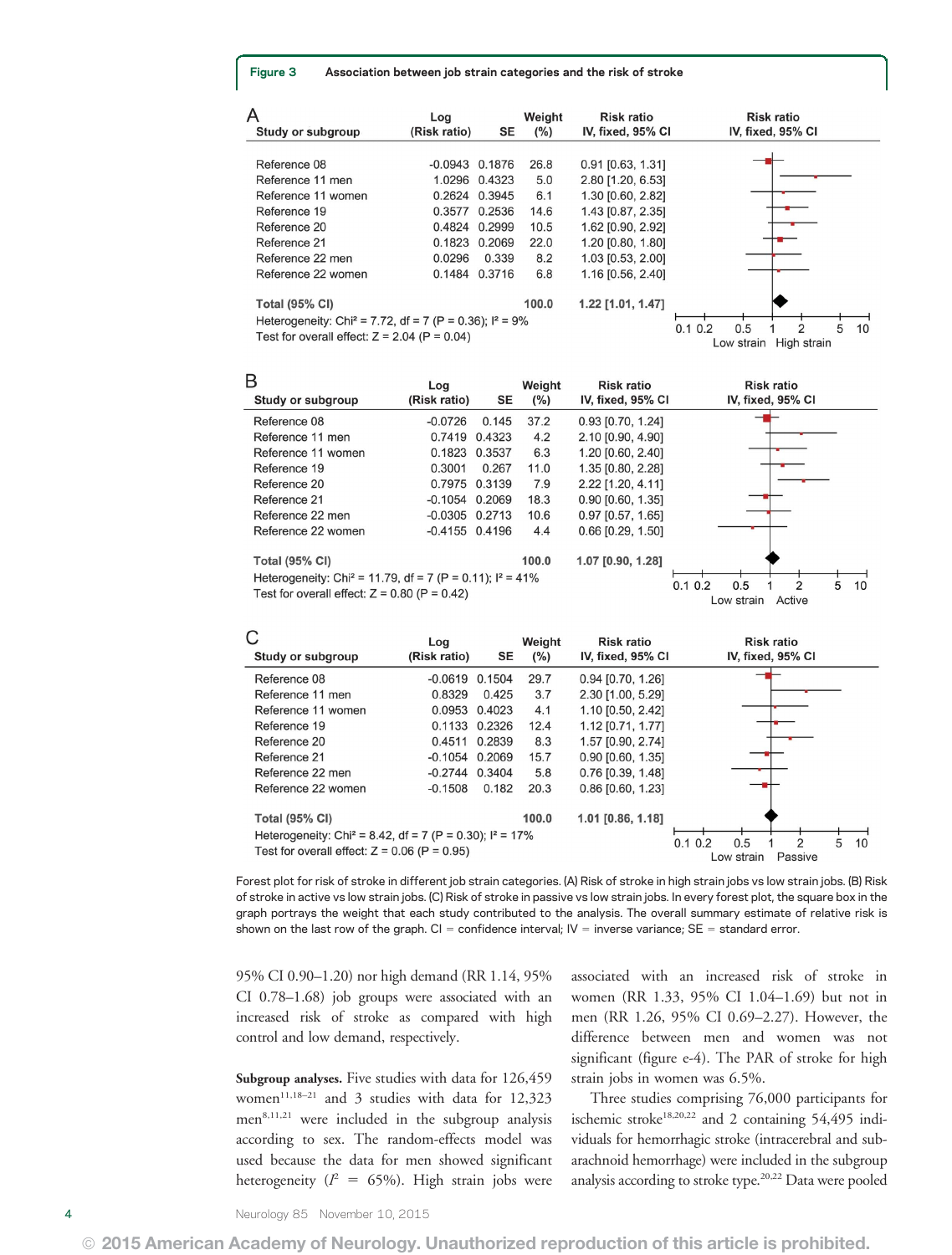from these studies and calculated using a fixed-effects model for the analyses ( $I^2 = 0\%$ ). High strain jobs significantly increased the risk of ischemic stroke (RR 1.58, 95% CI 1.12–2.23) but not of hemorrhagic stroke (RR 1.37, 95% CI 0.73–2.58). The PAR of ischemic stroke for high strain jobs was 9.5%. However, we did not detect a significant difference between ischemic and hemorrhagic stroke (figure e-5).

Sensitivity analyses. We used several methods to test the sensitivity. First, we confirmed that the outcomes were not influenced by the use of fixed-effect (RR 1.22, 95% CI 1.01–1.47) or random-effect (RR 1.23, 95% CI 1.01–1.51) models. We also performed a sensitivity analysis by omitting a Swedish study,<sup>21</sup> which was unadjusted for confounding factors, and found that the risk of stroke in high strain jobs remained significant (RR 1.24, 95% CI 1.01–1.53) compared with low strain jobs. Furthermore, we omitted another study from Sweden,<sup>20</sup> which was only age-adjusted, from the rest of the studies and found that the association between high strain jobs and risk of stroke was almost significant (RR 1.26, 95% CI 0.99–1.60).

DISCUSSION In this meta-analysis of 138,782 individuals, we found that being exposed to high strain jobs was associated with an increased risk of stroke. The results were particularly pronounced for ischemic stroke and among women with high strain jobs. To our knowledge, this is the first metaanalysis to evaluate the association between job strain and the risk of stroke.

Several mechanisms may be involved in the association between having a high strain job and the risk of stroke. First, work stress may foster unhealthy behavior such as smoking, reduced physical activity, lower help-seeking behavior, and poor eating habits, all of which are also important risk factors for stroke.<sup>23,24</sup> A meta-analysis of data on 102,128 participants showed that the risk of CHD was highest among participants who reported high job strain and an unhealthy lifestyle (HR 2.55, 95% CI 2.18–2.98). However, those with job strain and a healthy lifestyle also had a 25% higher risk of CHD compared with those who had no job strain.<sup>9</sup> These results indicate that unhealthy lifestyles do not fully explain the CVD risks in people exposed to high job strain. Second, work stress is often associated with certain cardiovascular risk factors, such as metabolic syndrome, high body mass index, impaired glucose metabolism, and dyslipidemia, which are also known to be risk factors for stroke.25,26 Third, long-term work stress could lead directly to neuroendocrine perturbations, such as enhanced activation of the hypothalamic pituitary adrenal axis and sympathetic nervous system, which may result in an elevated inflammatory response,

destabilization of atherosclerotic plaques, accelerated cellular aging, enhanced cortisol secretion, and hemodynamic perturbations, as well as other risk factors for stroke.18,27–<sup>29</sup>

It is controversial whether the classification of "job strain" has stronger effects on CVD than when the 2 scales of job demands or control are observed separately.<sup>30</sup> A Japanese study reported that in treated hypertensive workers, those facing a high job demand had a multivariate-adjusted RR of 2.63 for cardiovascular events, including stroke, compared with those with low job demand. However, there was no significant association between job control and cardiovascular events.<sup>14</sup> Conversely, a largescale study of 2,991,973 individuals in Sweden reported that the risk of stroke was higher in low job control occupations.12 In our study, the risk of stroke was increased in those with high job strain (a combination of low control and high demand jobs) but not in those with low control or high demand jobs, respectively, or in other combinations of job control and job demand categories, such as passive or active jobs. Although the Swedish study used a larger sample to detect the mildly elevated risk of stroke ( $HR = 1.07$  and 1.08 in women and men, respectively),<sup>12</sup> our study found that individuals exposed to high job strain had 22% higher risk of stroke and 58% higher risk of ischemic stroke. These findings demonstrate that the combination of low control and high demand job characteristics is more important for identifying those at higher risk of stroke. Furthermore, cultural differences may have an important effect on perceive job strain. For example, it was reported that German physicians perceived higher job stress than Australian physicians and coping behavior was significantly different between them.31 Of note, although the included studies in our meta-analysis were from different countries, there was no significant heterogeneity for risk of stroke among the studies. These results highlight the importance of defining job stress on the basis of the DCM. An expanded version of the job strain model, combining low control, high demand, and low social support, also known as "iso-strain," was assumed to confer the highest risk of illness.<sup>32</sup> The Whitehall II Study demonstrated that iso-strain jobs were significantly associated with incidence of CHD.33 However, a study from Sweden reported that, while social support at work was an independent predictor of myocardial infarction and stroke among women, there was no evidence to support the iso-strain model.<sup>21</sup> Other potential sources of stress, including job injustice $34,35$  and effort–reward imbalance<sup>1,36</sup> exist, which may also be associated with the risk of CVD. We did not review these models in our study because few articles reported the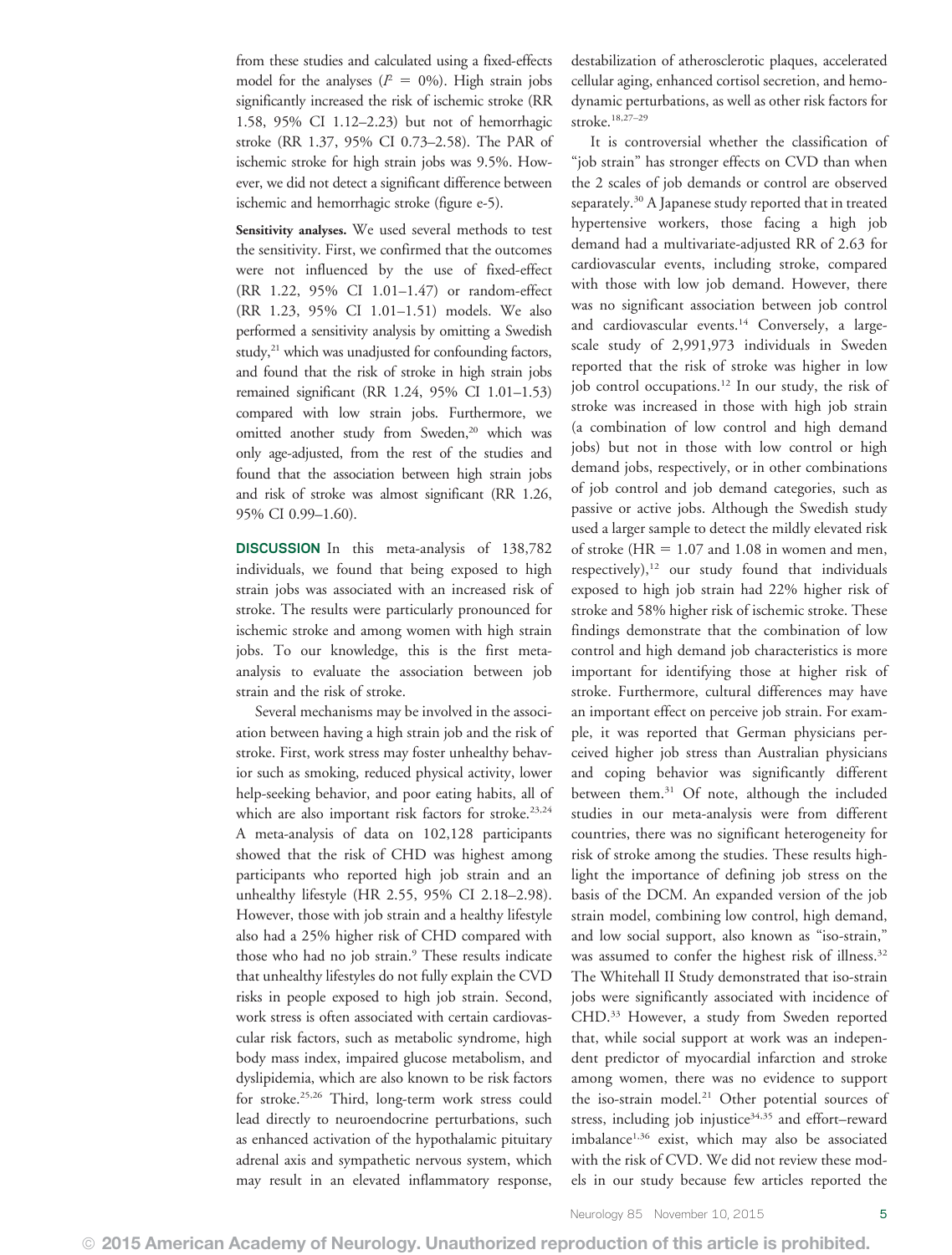association between them and the risk of stroke. Future prospective cohort studies are needed to test other job stress models and risk of stroke.

Because of the robust association between high strain jobs and stroke demonstrated in our study, successful interventions could have a major public health impact. Possible interventions can be categorized into different aspects. One is aiming to change the occupational context, such as organizational development and job redesign.37 Another is aiming to increase individual psychological resources and responses. Some psychotherapy methods, such as cognitive behavioral therapy, relaxation therapy, and multimodal interventions, have been shown to be helpful for coping with stress.<sup>38</sup> A high rating pathway was considered as both organizationally and individually focused.39 Furthermore, lifestyle modifications such as smoking cessation, a balanced diet, and exercise are essential for reducing the risk of stroke.

There are several limitations in this meta-analysis. First, the association between high strain jobs and the increased risk of stroke in men was not significant, which may be because of the limited number of included studies. Furthermore, the difference in stroke risk between men and women was not significant, so this finding should be interpreted with caution. Further studies are needed to clarify the association between job strain and stroke in men. Second, in most of the studies, job strain was measured at a single time point. Data from the Whitehall II Study suggest that the association of job strain and risk of CHD may be underestimated by single-time assessment of work stress.40 Furthermore, some studies also suggest that individuals with high strain jobs might leave work during follow-up in an attempt to reduce stress. This would dilute the positive results of the baseline state and underestimate the risk of high strain.<sup>12,30</sup> Nevertheless, our study indicates that high strain is a strong risk factor for stroke. Third, although the results remained significant when sensitivity analyses were conducted by omitting studies unadjusted for confounders or only age-adjusted, most of the included studies were not adequately adjusted for other risk factors. Further studies are needed to evaluate whether job stress directly increases the risk of stroke or whether other concurrent risk factors are responsible for the increased risk observed.

Because this meta-analysis revealed that exposure to high strain jobs was associated with an increased risk of stroke, especially in women, it is of vital importance for individuals with high strain occupations to address lifestyle issues. High-risk subpopulations with high strain occupations combined with other cardiovascular risk factors should also be considered in controlled trials of interventions to prevent stroke.

## AUTHOR CONTRIBUTIONS

Y. Huang, S.X., T.L., and D.X. were responsible for the initial plan, study design, conducting the study, data interpretation, and manuscript drafting. Y. Huang and S.X. were responsible for statistical analysis. Y. Huang, S.X., J.H., D.Z., and C.L. were responsible for data collection, data extraction, and data interpretation. Y. Huang, S.X., and Y. Hu were responsible for data interpretation and manuscript drafting. T.L. and D.X. are guarantors.

#### STUDY FUNDING

No targeted funding reported.

### **DISCLOSURE**

Y. Huang has received research support from the Health Ministry of Guangdong Province (A2012663) and Scientific Research Fund of Foshan, Guangdong, China (201208210). S. Xu, J. Hua, D. Zhu, and C. Liu report no disclosures relevant to the manuscript. Y. Hu has received research support from Guangdong Provincial Science and Technology projects (93102). T. Liu reports no disclosures relevant to the manuscript. D. Xu has received research support from the Natural Science Foundation of Guangdong Province (8151051501000048), Guangdong Provincial Science and Technology projects (2009B030801204, 2012B031800184), Guangzhou City Science and Technology projects (2010YC181), and National Natural Science Foundation of China (81270320). Go to [Neurology.org](http://neurology.org/lookup/doi/10.1212/WNL.0000000000002098) for full disclosures.

Received December 17, 2014. Accepted in final form April 28, 2015.

#### REFERENCES

- 1. Kivimaki M, Leino-Arjas P, Luukkonen R, et al. Work stress and risk of cardiovascular mortality: prospective cohort study of industrial employees. BMJ 2002;325:857.
- 2. Belkic KL, Landsbergis PA, Schnall PL, Baker D. Is job strain a major source of cardiovascular disease risk? Scand J Work Environ Health 2004;30:85–128.
- 3. Karasek R, Baker D, Marxer F, et al. Job decision latitude, job demands, and cardiovascular disease: a prospective study of Swedish men. Am J Public Health 1981;71: 694–705.
- 4. Karasek R, Choi B, Ostergren PO, et al. Testing two methods to create comparable scale scores between the Job Content Questionnaire (JCQ) and JCQ-like questionnaires in the European JACE Study. Int J Behav Med 2007;14:189–201.
- 5. Toivanen S. Social determinants of stroke as related to stress at work among working women: a literature review. Stroke Res Treat 2012;2012:873678.
- 6. Gafarov V, Panov D, Gromova E, et al. The influence of job stress on 16-th years risk of an arterial hypertension and myocardial infarction in female population aged 25–64 years in Russia (based on WHO epidemiological program MONICA-psychosocial). Global Heart 2014; 9:e49.
- 7. Markovitz JH, Matthews KA, Whooley M, et al. Increases in job strain are associated with incident hypertension in the CARDIA Study. Ann Behav Med 2004;28:4–9.
- 8. Toren K, Schioler L, Giang WK, et al. A longitudinal general population-based study of job strain and risk for coronary heart disease and stroke in Swedish men. BMJ Open 2014;4:e004355.
- 9. Kivimaki M, Nyberg ST, Fransson EI, et al. Associations of job strain and lifestyle risk factors with risk of coronary artery disease: a meta-analysis of individual participant data. CMAJ 2013;185:763–769.
- 10. Kivimaki M, Nyberg ST, Batty GD, et al. Job strain as a risk factor for coronary heart disease: a collaborative